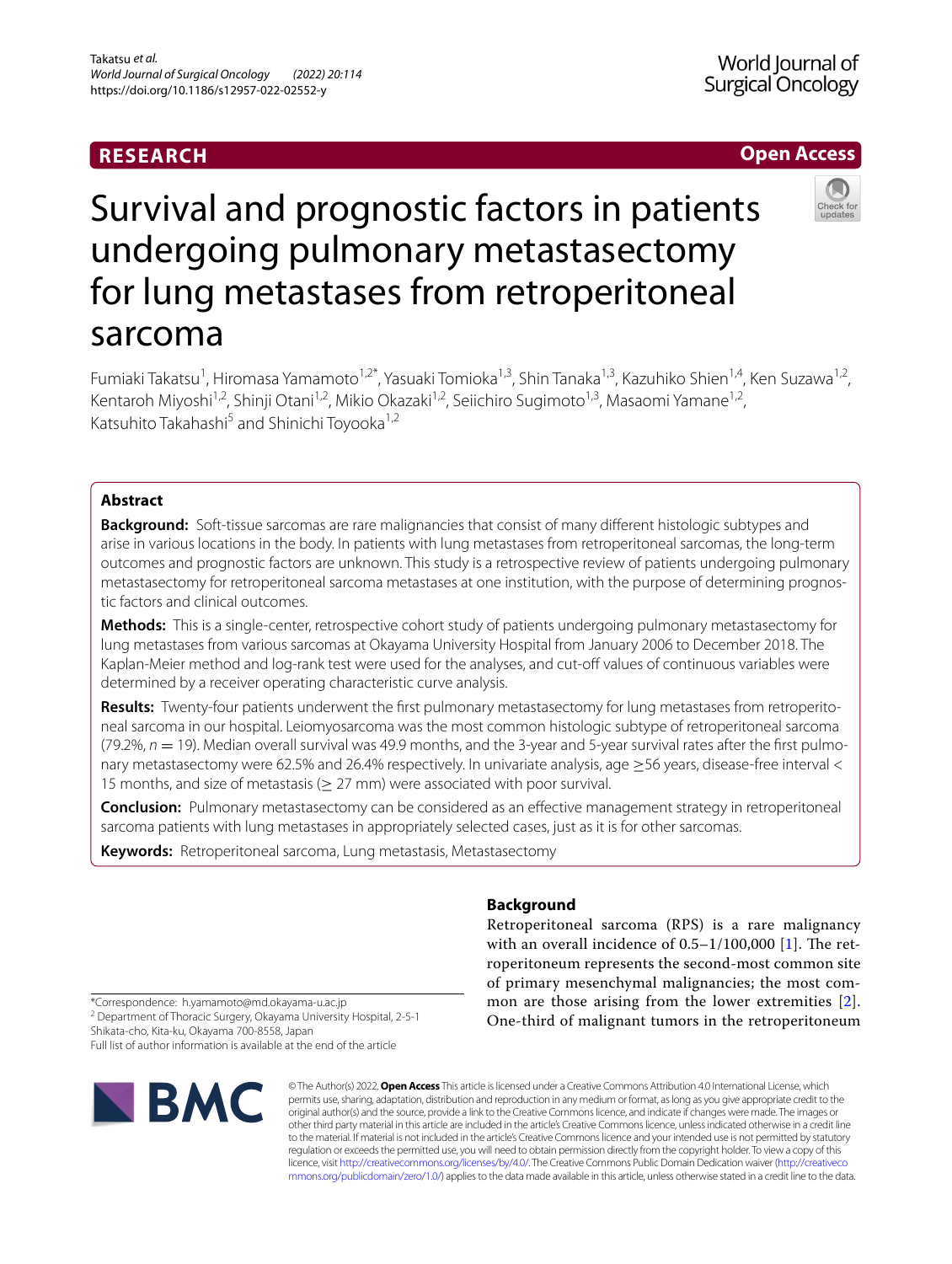are sarcomas, and 15% of soft-tissue sarcomas occur in the retroperitoneum [[3\]](#page-5-2).

Several studies have reported that RPS carries a poorer prognosis than sarcomas on other anatomic locations, with 5-year overall survival (OS) of 39–68% even after complete resection of the primary lesion. Due to the anatomic location of these tumors  $[4-9]$  $[4-9]$ , RPS frequently presents with non-specifc symptoms until the tumor has reached a signifcant size. Most patients with RPS present with abdominal swelling, early satiety, and abdominal discomfort  $[10]$  $[10]$ . They often have very large tumors at the time of diagnosis; the median weight of resected primary RPS tumors is 4.0 kilograms [\[11](#page-5-6)]. Recurrence patterns vary by histologic type, with lung and liver being the most common sites of distant recurrence. Although outcomes for metastatic RPS are also reported to be poor  $[12, 13]$  $[12, 13]$  $[12, 13]$  $[12, 13]$  $[12, 13]$ , metastasectomy could be considered as one of the treatment options for disease control, as long as the possibility of long-term survival remains. This is particularly true because efective chemotherapeutic or molecular-targeted drugs have yet to be developed.

Recently, we reported on pulmonary metastasectomy (PM) for lung metastases from various sarcomas using our database of patients undergoing PM between 2006 and 2015, in which we showed the neutrophil-to-lymphocyte ratio (NLR) to be an independent prognostic factor [[14\]](#page-6-1). We advocated the prognostic scoring system (Sarcoma Lung Metastasis Score), which is based on preoperative prognostic factors [[15](#page-6-2)]. While a number of studies, including ours, have demonstrated the long-term outcomes and prognostic factors of PM for lung metastases from various sarcomas, no reports are available specifcally for PM in RPS patients with lung metastases.

In this study, we updated the database we used for our prior paper by extending the inclusion criteria to patients who underwent PM from the original end date of December 2015 by 3 years, to December 2018. We reviewed the survival data again, focusing on determining the clinicopathological characteristics and prognostic factors of the patients undergoing PM for lung metastases from RPS, as well as clarifying the signifcance of PM in the clinical management of these patients.

## **Patients and methods**

## **Patient selection**

We maintain a database of the patients undergoing PM for lung metastases from various primary sarcomas in Okayama University Hospital [[14,](#page-6-1) [15\]](#page-6-2). Using our updated database, we conducted a retrospective review of a total of 232 patients who underwent PM between January 2006 and December 2018. Of the 232, 32 patients were diagnosed with RPS as the primary sarcoma. Four patients who had undergone their frst PM in other hospitals and another four patients who developed synchronous lung metastases at the time of initial diagnosis of primary RPS were excluded, resulting in a fnal cohort of 24 patients (Fig. [1\)](#page-1-0).

Patients were diagnosed with RPS by histological examination of the primary lesion, and the presence of lung metastasis was confrmed by histological examination of the surgical specimens from PM. Patients who underwent PM for lung metastases from RPS met the following criteria  $[14–16]$  $[14–16]$ : (a) the primary tumor was

<span id="page-1-0"></span>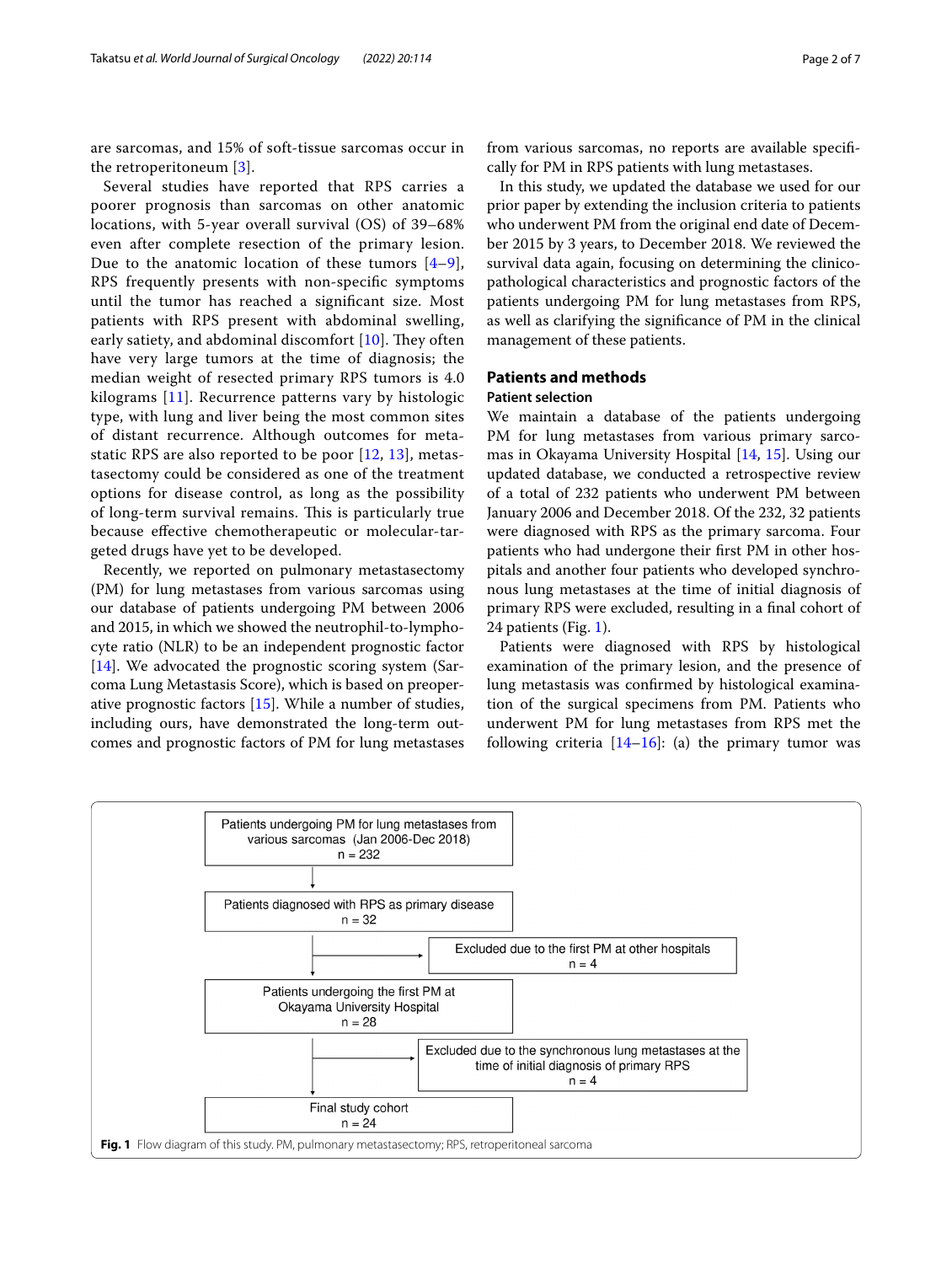completely resected; (b) all metastatic disease was completely resectable or controllable with local therapies; (c) the patients had a suitable performance status; (d) the planned procedure entailed acceptable anticipated complications, and (e) the patient's respiratory function was sufficient to tolerate planned pulmonary resection.

Follow-up for the patients was generally done every 6–12 months after PM and included physical examination, blood tests, and chest X-ray or CT.

This retrospective study protocol (No. K1612-033) was approved by the Ethics Committee of Okayama University Graduate School of Medicine, Dentistry and Pharmaceutical Sciences and Okayama University Hospital, and written informed consent from each patient was waived.

## **Data collection**

The variables in the model included age, sex, histologic fndings, whether or not chemotherapy was used for the primary tumor, disease-free interval (DFI), extent of lung metastases at the frst PM, presence of local recurrence and/or extrapulmonary metastasis with or before the diagnosis of lung metastasis, the use of chemotherapy for lung metastasis, surgical approach [open thoracotomy, mini-thoracotomy, or video-assisted thoracoscopic surgery (VATS)], type of resection, size of the largest resected lesion, number of resected lesions, completeness of resection, frequency of PM (repeated surgery), and NLR immediately before the frst and the most recent PM. The surgical approach was defined by skin incision size: open thoracotomy  $($  > 8 cm), mini-thoracotomy  $($  > 3 cm,  $\leq$  8 cm), and VATS ( $\leq$  3 cm). Complete resection was defned as the removal of all lesions that were known at the time of the frst PM, via a one- or two-stage operation. DFI was defned as the time interval between removal of the primary retroperitoneal sarcoma and the frst diagnosis of lung metastasis. OS was calculated as the time interval from the frst PM until death or the last recorded follow-up.

## **Statistical analysis**

All statistical analyses were performed with EZR version 1.42 (Saitama Medical Center, Jichi Medical University, Saitama, Japan), a graphical user interface for  $R$  (The  $R$ Foundation for Statistical Computing, Vienna, Austria) [[17\]](#page-6-4). GraphPad Prism 9.0 software (San Diego, CA, USA) was used for graphic display.

Quantitative variables were expressed as median values. OS was calculated according to the Kaplan-Meier method, and diferences among the groups were assessed by the log-rank test. The receiver operating characteristic (ROC) curve for 3-year mortality was obtained to calculate optimal cut-off values to differentiate quantitative variables. We defined  $p < 0.05$  as the threshold for statistical signifcance.

## **Results**

## **Patient characteristics**

The characteristics of the 24 patients are shown in Table [1](#page-2-0). Median age at the time of the frst PM was 56 years (range: 36–70 years). In fact, 83.3% of the patients  $(n = 20)$  were female. Leiomyosarcoma was the most common histological subtype (79.2%, (*n* = 19), followed by dedifferentiated liposarcoma  $(12.5\%, (n = 3))$ . The median DFI was 16.8 months (range: 1.6–139.5 months). The median NLR values immediately before the first PM and the most recent PM were 2.32 (range: 1.12–7.52) and 2.30 (range: 0.83–7.52) respectively.

## **Surgical interventions**

Characteristics of the surgical procedures are shown in Table [2.](#page-3-0) At the time of the frst PM, the majority of patients (70.8%,  $n = 17$ ) had a wedge resection. In 6 patients (25.0%) PM was performed by anatomic

<span id="page-2-0"></span>**Table 1** Characteristics of the patients undergoing the frst PM for lung metastases from RPS (*n*=24)

| <b>Variables</b>                                                                    | <b>Results</b>      |
|-------------------------------------------------------------------------------------|---------------------|
| Age (years)                                                                         |                     |
| Median (range)                                                                      | $56(36 - 70)$       |
| Sex                                                                                 |                     |
| Male                                                                                | 4 (16.7%)           |
| Female                                                                              | 20 (83.3%)          |
| Histological subtypes of primary RPS                                                |                     |
| Leiomyosarcoma                                                                      | 19 (79.2%)          |
| Dedifferentiated liposarcoma                                                        | 3(12.5%)            |
| Others                                                                              | 2(8.3%)             |
| Disease-free interval (months)                                                      |                     |
| Median (range)                                                                      | $16.8(1.6 - 139.5)$ |
| Extent of lung metastasis                                                           |                     |
| Unilateral                                                                          | 8 (33.3%)           |
| <b>Bilateral</b>                                                                    | 16 (66.7%)          |
| Local recurrence and/or extrapulmonary metastasis with or before lung<br>metastasis |                     |
| Yes                                                                                 | 11 (45.8%)          |
| No                                                                                  | 13 (54.2%)          |
| Preoperative chemotherapy for lung metastasis                                       |                     |
| Yes                                                                                 | 9(37.5%)            |
| No                                                                                  | 15 (62.5%)          |
| NLR immediately before the first PM                                                 |                     |
| Median (range)                                                                      | $2.32(1.12 - 7.52)$ |
| NLR immediately before the most recent PM                                           |                     |
| Median (range)                                                                      | $2.30(0.83 - 7.52)$ |

*PM* Pulmonary metastasectomy, *RPS* Retroperitoneal sarcoma, *NLR* Neutrophilto-lymphocyte ratio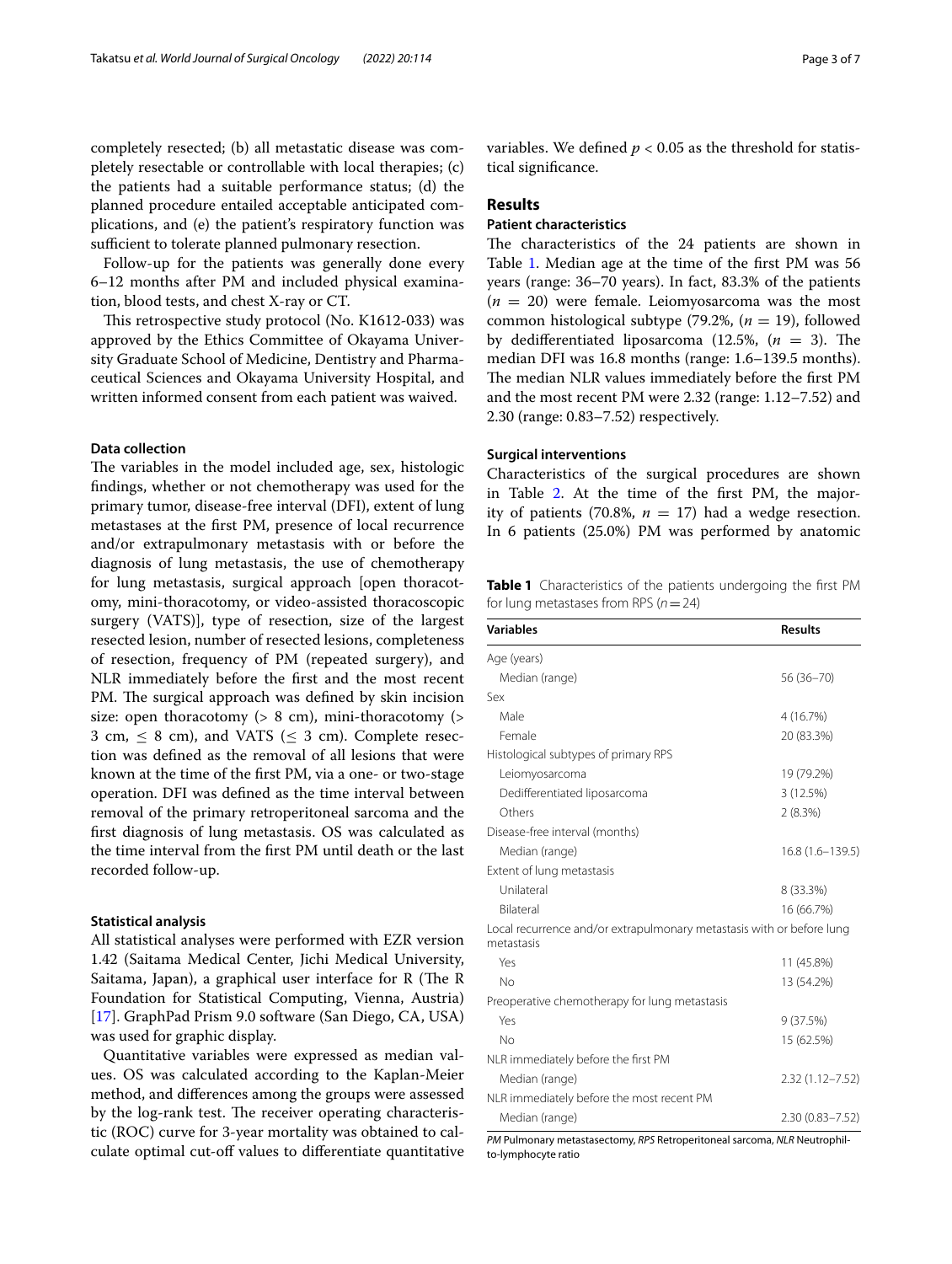<span id="page-3-0"></span>

|  | <b>Table 2</b> Characteristics of the surgical procedures ( $n = 24$ ) |  |  |  |  |
|--|------------------------------------------------------------------------|--|--|--|--|
|--|------------------------------------------------------------------------|--|--|--|--|

| <b>Variables</b>                                    | <b>Results</b> |
|-----------------------------------------------------|----------------|
| Surgical approach at the first PM                   |                |
| Open                                                | 7 (29.2%)      |
| Mini-thoracotomy                                    | 13 (54.2%)     |
| VATS                                                | 4 (16.7%)      |
| Type of resection at the first PM                   |                |
| Lobectomy                                           | $1(4.2\%)$     |
| Segmentectomy                                       | 6 (25.0%)      |
| Wedge resection                                     | 17 (70.8%)     |
| Size of the largest resected tumor (mm)             |                |
| Median (range)                                      | $18(6 - 75)$   |
| Maximum number of resected tumors per intervention  |                |
| Median (range)                                      | $5(1-21)$      |
| Total number of resected tumors in the study period |                |
| Median (range)                                      | $6(1-42)$      |
| $1 - 5$                                             | 7 (29.2%)      |
| $6 - 10$                                            | 10 (41.7%)     |
| $11 \le$                                            | 7 (29.2%)      |
| Complete resection                                  |                |
| Yes                                                 | 20 (83.3%)     |
| No                                                  | 4 (16.7%)      |
| Repeated resection                                  |                |
| Yes                                                 | 15 (62.5%)     |
| No                                                  | 9(37.5%)       |
| Frequency of PM                                     |                |
| Median (range)                                      | $2(1-8)$       |

*VATS* Video-assisted thoracoscopic surgery, *PM* Pulmonary metastasectomy

segmentectomy, and by lobectomy in 1 patient (4.2%). The median size of the largest resected tumor was 18 mm (range: 6–75 mm). A total of 15 patients (62.5%) underwent repeated PM, and the median frequency of PM was 2 (range:  $1-8$ ). The median number of resected tumors per intervention was 5 (range: 1–21), and the total number of resected tumors per patient in the study period was 6 (range: 1–42). Complete (R0) resection was accomplished in 20 patients (83.3%).

## **Survival analyses**

The median follow-up time for survivors in this study was 49 months (range: 35–100 months). Median OS was 49.9 months (95% confidence interval  $|CI| = 30.0 - 59.4$ months), and 3-year and 5-year survival rates were 62.5% and 26.4% respectively (Fig. [2\)](#page-3-1). In the univariable analysis, age  $\geq$  56 ( $p$  < 0.001), DFI (< 15 months,  $p = 0.04$ ), and the size of the largest resected tumor ( $\geq$  27 mm, *p*  $= 0.04$ ) were identified as significant negative prognostic factors (Table [3](#page-4-0)). The ROC curve determined cut-off values for quantitative variables as follows: DFI 15 months (AUC 0.67), largest resected tumor size 27 mm (AUC 0.63), NLR immediately before primary PM 1.92 (AUC 0.50), and NLR immediately before the most recent PM 2.48 (AUC 0.62). Since the cut-off values for age and total number of resected tumors were biased, only these variables were calculated with the median as the cut-of. Due to the small number of events in this study, the multivariable analysis was not performed.

<span id="page-3-1"></span>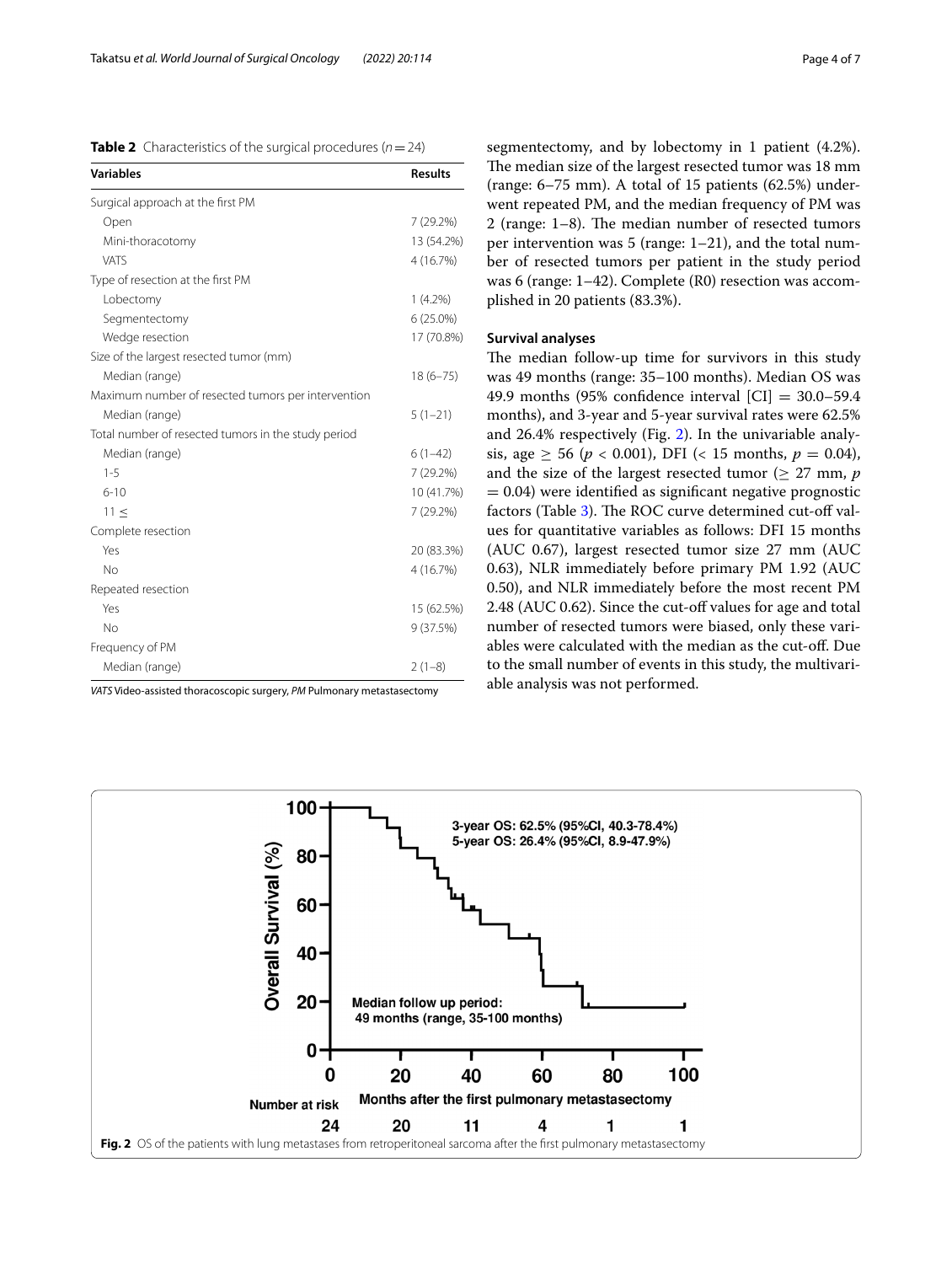<span id="page-4-0"></span>**Table 3** Univariate analysis (log-rank test) for overall survival  $(n=24)$ 

| Variables                                        | n              | 3-year OS | 95% CI        | P value |
|--------------------------------------------------|----------------|-----------|---------------|---------|
| Age (years)                                      |                |           |               | < 0.001 |
| < 56                                             | 11             | 90.9%     | 50.8-98.7     |         |
| $\geq 56$                                        | 13             | 38.5%     | $14.1 - 62.8$ |         |
| Sex                                              |                |           |               | 0.28    |
| Male                                             | 4              | 50.0%     | $5.8 - 84.5$  |         |
| Female                                           | 20             | 65.0%     | $40.3 - 81.5$ |         |
| Histological subtypes                            |                |           |               | 0.01    |
| Leiomyosarcoma                                   | 19             | 73.7%     | 47.9-88.1     |         |
| Dedifferentiated liposarcoma                     | 3              | NA        | NA.           |         |
| Others                                           | $\overline{2}$ | NA        | <b>NA</b>     |         |
| Disease-free interval (months)                   |                |           |               | 0.04    |
| $<$ 15 months                                    | 9              | 44.4%     | 13.6-71.9     |         |
| $\geq$ 15 months                                 | 15             | 73.3%     | 43.6-89.1     |         |
| Extent of lung metastases                        |                |           |               | 0.2     |
| Unilateral                                       | 8              | 62.5%     | $22.9 - 86.1$ |         |
| Bilateral                                        | 16             | 62.5%     | 34.9-81.1     |         |
| Preoperative chemotherapy for<br>lung metastases |                |           |               | 0.84    |
| Yes                                              | 9              | 55.6%     | 20.4-80.5     |         |
| No                                               | 15             | 66.7%     | $37.5 - 84.6$ |         |
| NLR before the first PM                          |                |           |               | 0.8     |
| < 1.92                                           | 6              | 83.3%     | $27.3 - 97.5$ |         |
| > 1.92                                           | 18             | 55.6%     | $30.5 - 74.8$ |         |
| NLR before the most recent PM                    |                |           |               | 0.41    |
| < 2.48                                           | 15             | 60.0%     | 31.8-79.7     |         |
| $\geq 2.48$                                      | 9              | 66.7%     | $28.2 - 87.8$ |         |
| Surgical approach                                |                |           |               | 0.16    |
| Open                                             | 7              | 42.9%     | $9.8 - 73.4$  |         |
| Mini-thoracotomy                                 | 13             | 69.2%     | $37.3 - 87.2$ |         |
| <b>VATS</b>                                      | 4              | 75.0%     | 12.8-96.1     |         |
| Type of resection                                |                |           |               | 0.31    |
| Lobectomy                                        | 1              | 100.0%    | ΝA            |         |
| Segmentectomy                                    | 6              | 50.0%     | $11.1 - 80.4$ |         |
| Wedge resection                                  | 17             | 64.7%     | $37.7 - 82.3$ |         |
| Size of the largest resected tumor               |                |           |               | 0.04    |
| $<$ 27 $mm$                                      | 17             | 76.5%     | 48.8-90.4     |         |
| $\geq$ 27mm                                      | 7              | 28.6%     | $4.1 - 61.2$  |         |
| Total number of resected tumors                  |                |           |               | 0.6     |
| $\langle 7$                                      | 13             | 61.5%     | 30.8-81.8     |         |
| $\geq 7$                                         | 11             | 63.6%     | 29.7-84.5     |         |
| Complete resection                               |                |           |               | 0.17    |
| Yes                                              | 20             | 70.0%     | $45.1 - 85.3$ |         |
| No                                               | 4              | 25.0%     | $0.9 - 66.5$  |         |
| Repeated resection                               |                |           |               | 0.41    |
| Yes                                              | 15             | 66.7%     | 37.5-84.6     |         |
| No                                               | 9              | 55.6%     | 20.4-80.5     |         |

*RPS* Retroperitoneal sarcoma, *NLR* Neutrophil-to-lymphocyte ratio, *PM* Pulmonary metastasectomy

## **Discussion**

RPS has varying clinical courses depending on histologic grade and subtype. The most common histologic subtypes of primary RPS are liposarcoma (41%) and leiomyosarcoma (28%) [[3\]](#page-5-2), while leiomyosarcoma (71%) is the most frequent subtype of lung metastases of RPS followed by liposarcoma (18%). The tendency of the tumor to metastasize difers among the histological subtypes. These findings are supported by a previous study suggesting that the histological subtype leiomyosarcoma was an independent risk factor for developing distant metastases, with a 5-year metastasis risk of 41% compared with an 18% risk for the overall series [\[5](#page-5-8)].

The lungs are the most common site of metastases in patients with sarcoma [\[18](#page-6-5)]. However, there is no evidence that this prognostic improvement of the patients with lung metastases from sarcoma is truly attributable entirely to metastasectomy and it is usual in surgery to rely mainly on evidence from case series due to the absence of control data [\[19\]](#page-6-6). No randomized controlled trials regarding PM have been reported except for the study in colorectal cancer [\[20\]](#page-6-7). That randomized control trial of PM in colorectal cancer is nested within a prospective observational study of about 500 patients [\[21](#page-6-8)]. In those two reports, the patients who did not undergo PM had better survival than was assumed, and survival in the metastasectomy group was comparable with the many single-arm follow-up studies. Taken together, the authors in those two reports concluded that most of the apparent survival diferences can be accounted for by the highly selective use of PM in patients with known favorable characteristics. A number of studies regarding the use of PM for soft-tissue sarcomas have reported a 5-year OS range from 11 to 71% [[22\]](#page-6-9). Since all the reports concern soft-tissue sarcoma in general, with the proportion of RPS at 0–19%, our study is the frst to characterize the patients with lung metastases of RPS who underwent PM. For the survival after PM, 3-year and 5-year OS were 62.5% and 26.4% respectively, roughly equal to other sarcoma subtypes. The reported 5-year survival rate after PM in colorectal cancer patients is 20–68% [[23\]](#page-6-10), which is consistent with the 26.4% 5-year OS rate in our cohort. Therefore, surgical treatment seems to be acceptable in RPS patients with lung metastases if they are appropriately selected. Although PM itself cannot be proven to contribute to improving the prognosis, it would beneft the patients if the compressed lung can re-expand and become functional again by removing lesions acting as space occupiers, for instance. Regarding the repeated metastasectomies, we previously discussed the importance of preserving lung parenchyma as much as possible when performing PM, as more chances of PM for the local treatment of lung metastases from sarcomas can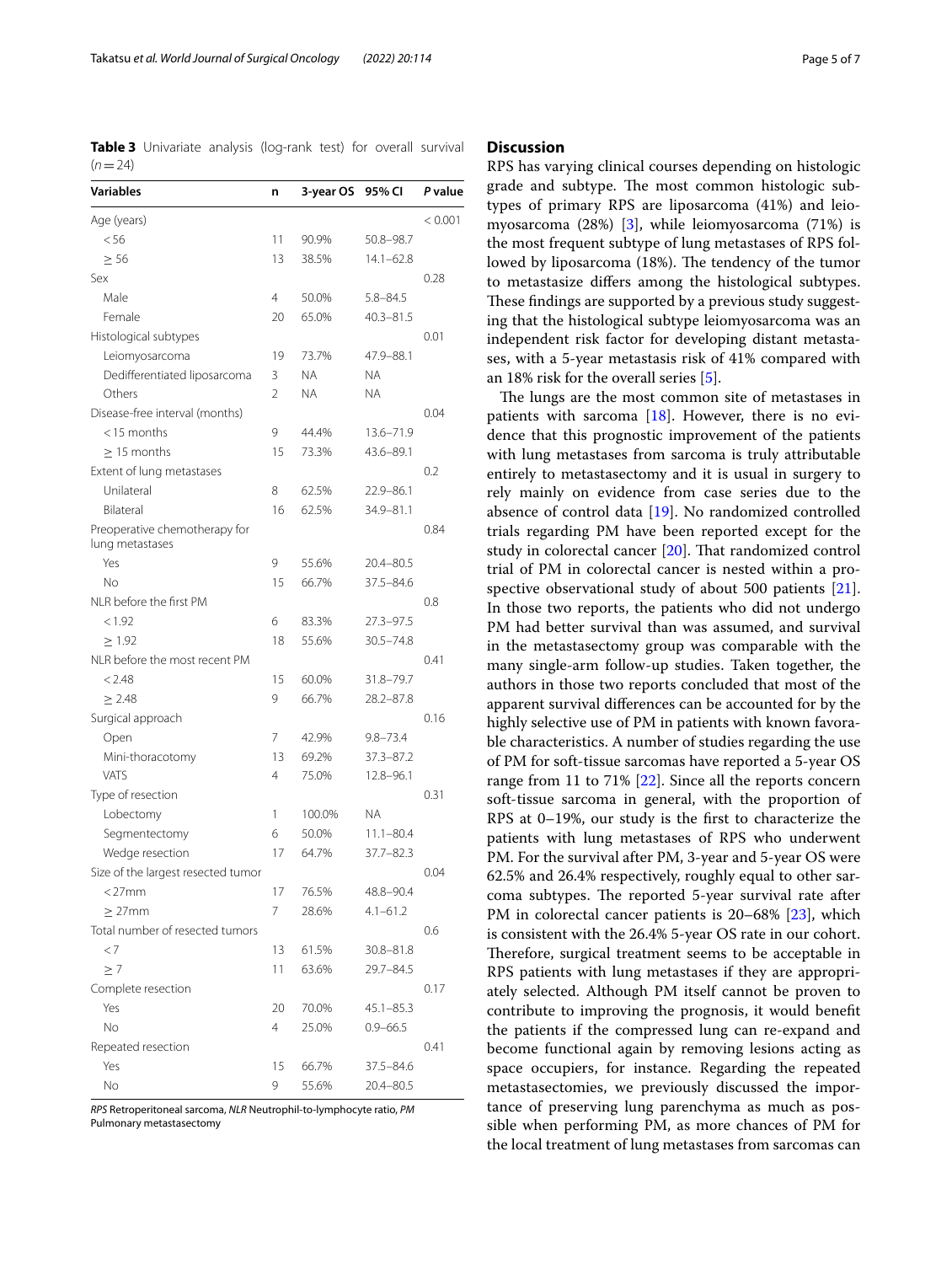be advantageous to the sarcoma patients [[14\]](#page-6-1). Repeated surgery can be benefcial for the patients with the second lung metastases after PM, although it may be difficult if lung metastases recur as numerously multiple tumors. Several prognostic features associated with long-term survival in sarcoma patients undergoing PM have been identifed, including complete resection of all metastases, DFI, advanced stage, and original size of primary tumors, synchronous detection of metastases, age, largest size of the metastatic tumors, and the number of lesions [\[3,](#page-5-2) [24–](#page-6-11) [26\]](#page-6-12). In our study, older age, shorter DFI, and larger size of lung metastases were the signifcant factors for poor prognosis. Although we previously found that NLR is an independent prognostic factor  $[14]$ , there was no significant difference in the current study. The limited number of patients might have afected these results.

There are several important limitations in our study. First, we had a small sample size due to the rarity of RPS, limiting the power of our statistical fndings. Second, our data were derived from a single-center retrospective survey. In addition, the survival rates were evaluated in patients undergoing surgery with curative intent, introducing the inevitable selection bias. Systemic reviews and multicenter series can help further clarify appropriate patient selection and the beneft of PM in these patients.

## **Conclusions**

Using a single-institution database, we have identifed the characteristics and prognostic factors for patients with lung metastases from RPS undergoing PM. Older age, shorter DFI, and larger size of lung metastases were associated with poor survival. In selected cases, PM can continue to be considered an efective management strategy in RPS patients with lung metastases, just as it is in other sarcomas.

#### **Abbreviations**

RPS: Retroperitoneal sarcoma; OS: Overall survival; PM: Pulmonary metastasectomy; NLR: Neutrophil-to-lymphocyte ratio; DFI: Disease-free interval; VATS: Video-assisted thoracoscopic surgery.

#### **Acknowledgements**

We thank Dr. Toshiharu Mitsuhashi, Center for Innovative Clinical Medicine, Okayama University Hospital, for his assistance as a statistical reviewer.

#### **Authors' contributions**

Conception and design: F. Takatsu, H. Yamamoto, and S. Toyooka. Acquisition of data: F. Takatsu, H. Yamamoto, and K. Takahashi. Analysis and interpretation of data: F. Takatsu, H. Yamamoto, Y. Tomioka, S. Tanaka, K. Shien, K. Suzawa, K. Miyoshi, S. Otani, M. Okazaki, S. Sugimoto, M. Yamane, and S. Toyooka. Writing, review, and revision of the manuscript: F. Takatsu, H. Yamamoto, and S. Toyooka. All authors have read and approved the fnal manuscript.

#### **Funding**

None.

#### **Availability of data and materials**

The datasets used and/or analyzed during the current study are available from the corresponding author on reasonable request.

#### **Declarations**

#### **Ethics approval and consent to participate**

This retrospective study protocol (No. K1612-033) was approved by the Ethics Committee of Okayama University Graduate School of Medicine, Dentistry and Pharmaceutical Sciences and Okayama University Hospital, and written informed consent from each patient was waived.

#### **Consent for publication**

Not applicable.

#### **Competing interests**

The authors have nothing to disclose with regard to commercial support.

#### **Author details**

<sup>1</sup> Department of General Thoracic Surgery and Breast and Endocrinological Surgery, Okayama University Graduate School of Medicine, Dentistry and Pharmaceutical Sciences, Okayama 700-8558, Japan. <sup>2</sup> Department of Thoracic Surgery, Okayama University Hospital, 2-5-1 Shikata-cho, Kita-ku, Okayama 700-8558, Japan. <sup>3</sup>Organ Transplant Center, Okayama University Hospital, Okayama 700-8558, Japan. <sup>4</sup> Center for Innovative Clinical Medicine, Okayama University Hospital, Okayama 700-8558, Japan. <sup>5</sup> Center for Sarcoma Multidisciplinary Treatment, Department of Sarcoma Medicine, Kameda Medical Center, Kamogawa, Chiba 296-8602, Japan.

## Received: 17 November 2021 Accepted: 14 February 2022 Published online: 08 April 2022

#### **References**

- <span id="page-5-0"></span>1. Gronchi A, Strauss DC, Miceli R, Bonvalot S, Swallow CJ, Hohenberger P, et al. Variability in patterns of recurrence after resection of primary retroperitoneal sarcoma (RPS): a report on 1007 patients from the Multi-institutional Collaborative RPS Working Group. Ann Surg. 2016;263:1002–9.
- <span id="page-5-1"></span>2. Strauss DC, Hayes AJ, Thomas JM. Retroperitoneal tumours: review of management. Ann R Coll Surg Engl. 2011;93:275–80.
- <span id="page-5-2"></span>3. Windham TC, Pisters PW. Retroperitoneal sarcomas. Cancer Control. 2005;12:36–43.
- <span id="page-5-3"></span>4. Lewis JJ, Leung D, Woodruf JM, Brennan MF. Retroperitoneal soft-tissue sarcoma: analysis of 500 patients treated and followed at a single institution. Ann Surg. 1998;228:355–65.
- <span id="page-5-8"></span>5. Bremjit PJ, Jones RL, Chai X, Kane G, Rodler ET, Loggers ET, et al. A contemporary large single-institution evaluation of resected retroperitoneal sarcoma. Ann Surg Oncol. 2014;21:2150–8.
- 6. Neuhaus SJ, Barry P, Clark MA, Hayes AJ, Fisher C, Thomas JM. Surgical management of primary and recurrent retroperitoneal liposarcoma. Br J Surg. 2005;92:246–52.
- 7. Bonvalot S, Rivoire M, Castaing M, Stoeckle E, Le Cesne A, Blay JY, et al. Primary retroperitoneal sarcomas: a multivariate analysis of surgical factors associated with local control. J Clin Oncol. 2009;27:31–7.
- 8. Lehnert T, Cardona S, Hinz U, Willeke F, Mechtersheimer G, Treiber M, et al. Primary and locally recurrent retroperitoneal soft-tissue sarcoma: local control and survival. Eur J Surg Oncol. 2009;35:986–93.
- <span id="page-5-4"></span>9. Hassan I, Park SZ, Donohue JH, Nagorney DM, Kay PA, Nasciemento AG, et al. Operative management of primary retroperitoneal sarcomas: a reappraisal of an institutional experience. Ann Surg. 2004;239:244–50.
- <span id="page-5-5"></span>10. Hueman MT, Herman JM, Ahuja N. Management of retroperitoneal sarcomas. Surg Clin North Am. 2008;88:583–97.
- <span id="page-5-6"></span>11. Strauss DC, Hayes AJ, Thway K, Moskovic EC, Fisher C, Thomas JM. Surgical management of primary retroperitoneal sarcoma. Br J Surg. 2010;97:698–706.
- <span id="page-5-7"></span>12. Blay JY, van Glabbeke M, Verweij J, van Oosterom AT, Le Cesne A, Oosterhuis JW, et al. Advanced soft-tissue sarcoma: a disease that is potentially curable for a subset of patients treated with chemotherapy. Eur J Cancer. 2003;39:64–9.